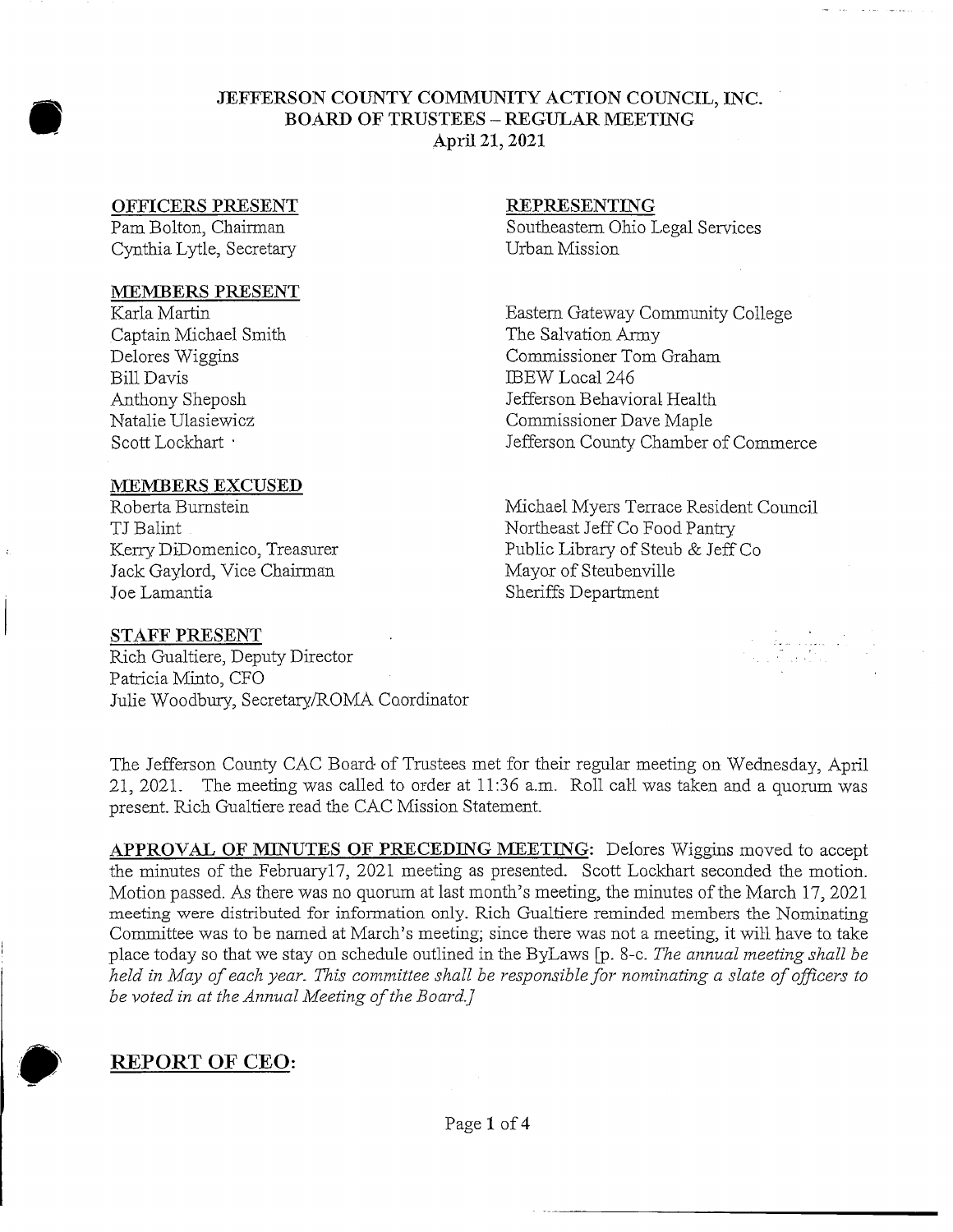**CALENDAR OF EVENTS:** In March, Conflict of Interest Disclosure Statements were due *(CSBG Standard 5.6: Each governing board member has signed a conflict of interest policy within the past 2 years.)* Copies of the Conflict of Interest Disclosure Statement have been mailed to those members in effort to get signed and returned. All Conflict of Interest Disclosure Statement Forms were completed and returned by all of the Board of Trustee Members.

In April, Standard 5.3 (The organization documents that each governing board member has *received a copy of the bylaws within the past 2 years).* The Board of Trustee Members were emailed a copy of the new ByLaws to review. CSBG Standard 5.3 will be tabled until May's Board of Trustee Meeting.

MOTION: Cynthia Lytle moved to approve the CSBG Standard 5.3 *(The organization documents that each governing board member has received a copy of the bylaws within the past 2 years)* to be tabled until May's Board of Trustee Meeting. Delores Wiggins seconded the motion. Motion passed unanimously.

Both *CSBG Standard 7.1 [The organization has written personnel policies that have been reviewed by an attorney and approved by the governing board within the past 5 years], and CSBG Standard 8.9 [The governing board annually approves an organization-wide budget]',* Chairman Pam Bolton will be reviewing and updating policies and the organization-wide budget and will have completed for review for the Board of Trustees Meeting on May 19, 2021.

Regarding CSBG Standard 9.3 *[The organization has presented to the governing board for review or action, at least within the past 12 months, an analysis of the agency's outcomes and any operational or strategic program adjustments and improvements identified as necessary],* Julie Woodbury has reached out to Ohio Association of Community Action Agencies, to start the analysis of the agency's outcome and the strategic program adjustments.

*CSBG Standard 8.10 [The fiscal policies have been reviewed by the staff within the past 2 years, updated as necessary, with changes approved by the governing board].* Chairman Pam Bolton, will review it within the next month and have completed for the Board of Trustees to review at the May 19, 2021 Board of Trustees meeting.

MOTION: Delores Wiggins moved to approve the CSBG Standard 7.1, CSBG Standard 8.9, CSBG Standard 8.10 and CSBG Standard 9.3 to be finalized for the May 19,2021 Board of Trustee Meeting. Anthony Sheposh seconded the motion. Motion passed unanimously.

**PERSONNEL REPORT:** The Board received the Personnel Report for April 2021, which shows new hires, resignations, terminations and positions posted for the month. Alan Chapman, Re-entry Navigator for Montgomery/Dayton resigned due to health reasons. Since the report, the Carroll CCMEP Youth Case Manager position has been posted. Members asked for a report showing the reason for the turnover of employees: e.g., resignation due to higher wages, etc.

**PROGRAM REPORT:** Members received copies of the April Program Report, which shows participants served for the month and year-to-date. Rich Gualtiere, Deputy Director, spoke highly of James Fuit, EPP Auditor, that has been in the position for only a few months and the program is running very smooth.

**CAC NEWSLETTER:** The CAC's January Newsletter was included for Board members to read. Deputy Director, Rich Gualitere, addressed Nikki Pruneski, who was hired as WIOA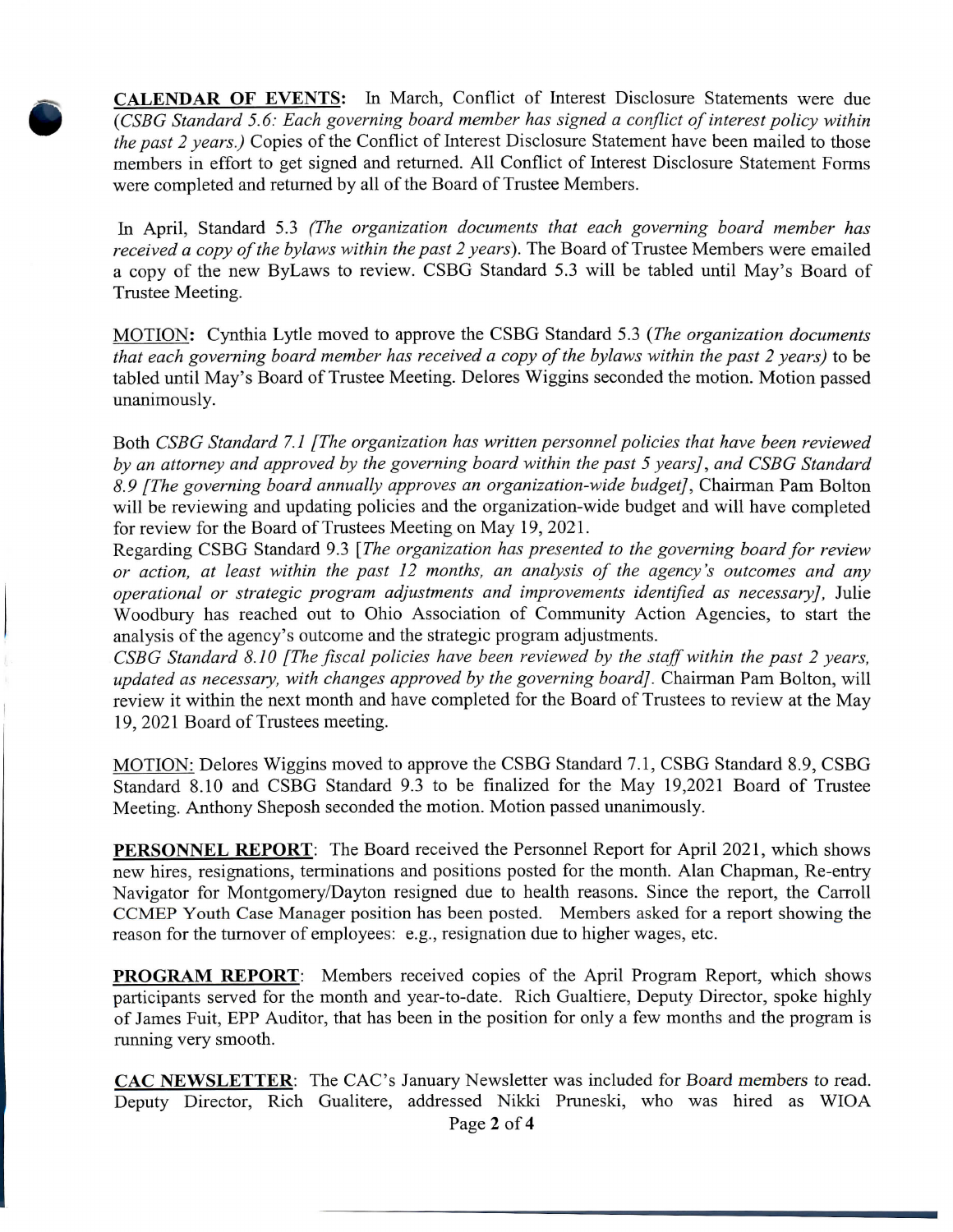Adult/Dislocated Case Manager, along with Hope McAfee, who transferred to CCMEP Coordinator, both effective March 1, 2021.

MOTION: Delores Wiggins moved to approve the Report of the CEO, which included: Calendar of Events; Personnel Report - April 2021; Program Report - April 2021; and CAC April Newsletter. Anthony Sheposh seconded the motion. Motion passed unanimously.

# **REPORT OF COMMITTES:**

FINANCE **COMMITTEE:** The Finance Committee met this morning. Approved and recommended for approval and/or ratification by the full Board: Harrison County Summer Youth Employment and Training Service Contract for May 1, 2021 thru September 30, 2021 for no more than \$22,116.00; Jefferson County Summer Youth Employment and Training Service Contract for May 1, 2021 thru September 30, 2021 for no more than \$57,810.00; Opioid Grant Extension thru May 31, 2022, for \$425,424.00

The Combined Analysis Report, Balance Sheet and Corporate Fund Report were reviewed, as well as Credit Card and Gas Expenditures for the period March 1 through March 31, 2021. The balance in the Corporate Fund is \$438,092.86. On the Corporate Fund spreadsheet, Account 1100 (Liability Refund Workers' Comp), as of March 31, 2021 balance was \$768,206.77 Kroger, Walmart, PNC and BP vouchers were verified against the spreadsheets by the Finance Committee.

MOTION: Anthony Sheposh moved to approve the Opioid Grant Extension in the amount of \$425,424.00 for the period through May 31, 2022. Scott Lockhart seconded the motion. Motion passed unanimously.

MOTION: Cynthia Lytle moved to approve the Harrison and Jefferson County Youth Summer Service Amendment. Anthony Sheposh seconded. Motion passed unanimously.

MOTION: Anthony Sheposh moved to approve and submit to the Board for ratification the financial reports (Combined Analysis. Report, Balance Sheet, Corporate Fund Report, Credit Card and Gas Expenditures, along with the minutes for the March 17, 2021 Finance Committee meeting. Delores Wiggins seconded the motion. Motion passed unanimously.

# NEW BUSINESS:

Deputy Director, Rich Gualtiere, updated the Board of Trustees that Pathway Home will start seeing clients on July 1, 2021 and RESEA is progressing very well. RESEA has served 13 people between Columbia, Carroll, Harrison and Jefferson County.

Rich also talked about the Succession Plan, explaining that during the time that Mike McGlumphy has been out due to medical reasons, the agency is definitely following the order of command. And lastly, Rich Gualtiere wanted to update the Board of Trustees with the latest about the Cathedral